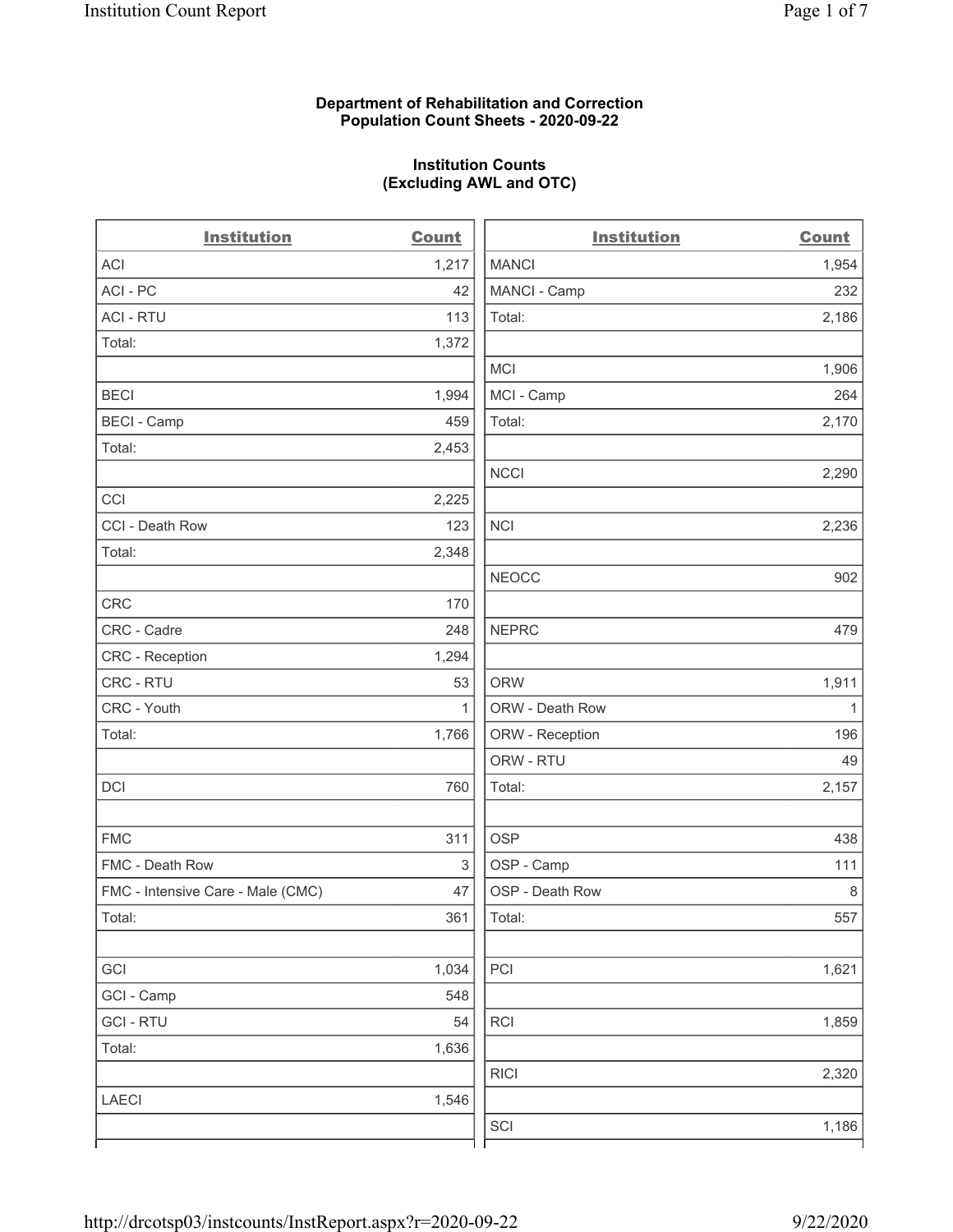|                          |       |                  | <b>Total Population:</b> | 44,554 |
|--------------------------|-------|------------------|--------------------------|--------|
|                          |       |                  |                          |        |
|                          |       | Total:           |                          | 1,214  |
|                          |       | WCI - RTU        |                          | 34     |
| Total:                   | 2,067 | <b>WCI</b>       |                          | 1,180  |
| MACI - Minimum           | 1,130 |                  |                          |        |
| <b>MACI</b>              | 937   | Total:           |                          | 852    |
|                          |       | <b>TOCI - PC</b> |                          | 142    |
| Total:                   | 1,414 | <b>TOCI</b>      |                          | 710    |
| <b>LORCI - Reception</b> | 853   |                  |                          |        |
| LORCI - Cadre            | 159   | Total:           |                          | 1,215  |
| <b>LORCI</b>             | 402   | TCI - Camp       |                          | 277    |
|                          |       | <b>TCI</b>       |                          | 938    |
| LOCI                     | 2,071 |                  |                          |        |
|                          |       | Total:           |                          | 1,229  |
| Total:                   | 2,287 | SOCF - RTU       |                          | 2      |
| LECI - Camp              | 159   | <b>SOCF</b>      |                          | 1,227  |
| LECI                     | 2,128 |                  |                          |        |

\* The Total Population includes 30 Offenders with Reason Codes 30 & 31. \*\* The Total Population includes 34 Offenders with Reason Code 0A.

# Male Population by Security Level (Include AWL and Exclude OTC)

| <b>Security Level</b>  |                   | <b>Body</b> | <b>AWL</b> | $(-OTC)$ | <b>Total</b> |
|------------------------|-------------------|-------------|------------|----------|--------------|
| Total Level E          |                   | 941         | 3          | 3        | 941          |
| Total Level 4          |                   | 1,455       | 5          | 4        | 1,456        |
| Total Level 3          |                   | 9,661       | 83         | 77       | 9,667        |
| Total Level 2          |                   | 15,084      | 103        | 71       | 15,116       |
| Total Level 1          |                   | 13,801      | 78         | 42       | 13,837       |
| <b>Total Death Row</b> |                   | 138         | 0          | 0        | 138          |
|                        | <b>Total Male</b> | 41,080      | 272        | 197      | 41,155       |

#### Female Population by Institution (Include AWL and Exclude OTC)

| <b>Institution</b> | <b>Body</b> | <b>AWL</b> | $(-OTC)$ | <b>Total</b> |
|--------------------|-------------|------------|----------|--------------|
| <b>DCI</b>         | 759         | 5          | 5        | 759          |
| <b>FMC</b>         |             |            |          |              |
| <b>NEPRC</b>       | 479         | З          | っ        | 480          |
| <b>ORW</b>         | 1,911       | 14         | 8        | 1,917        |
| ORW - Death Row    |             |            |          |              |
|                    |             |            |          |              |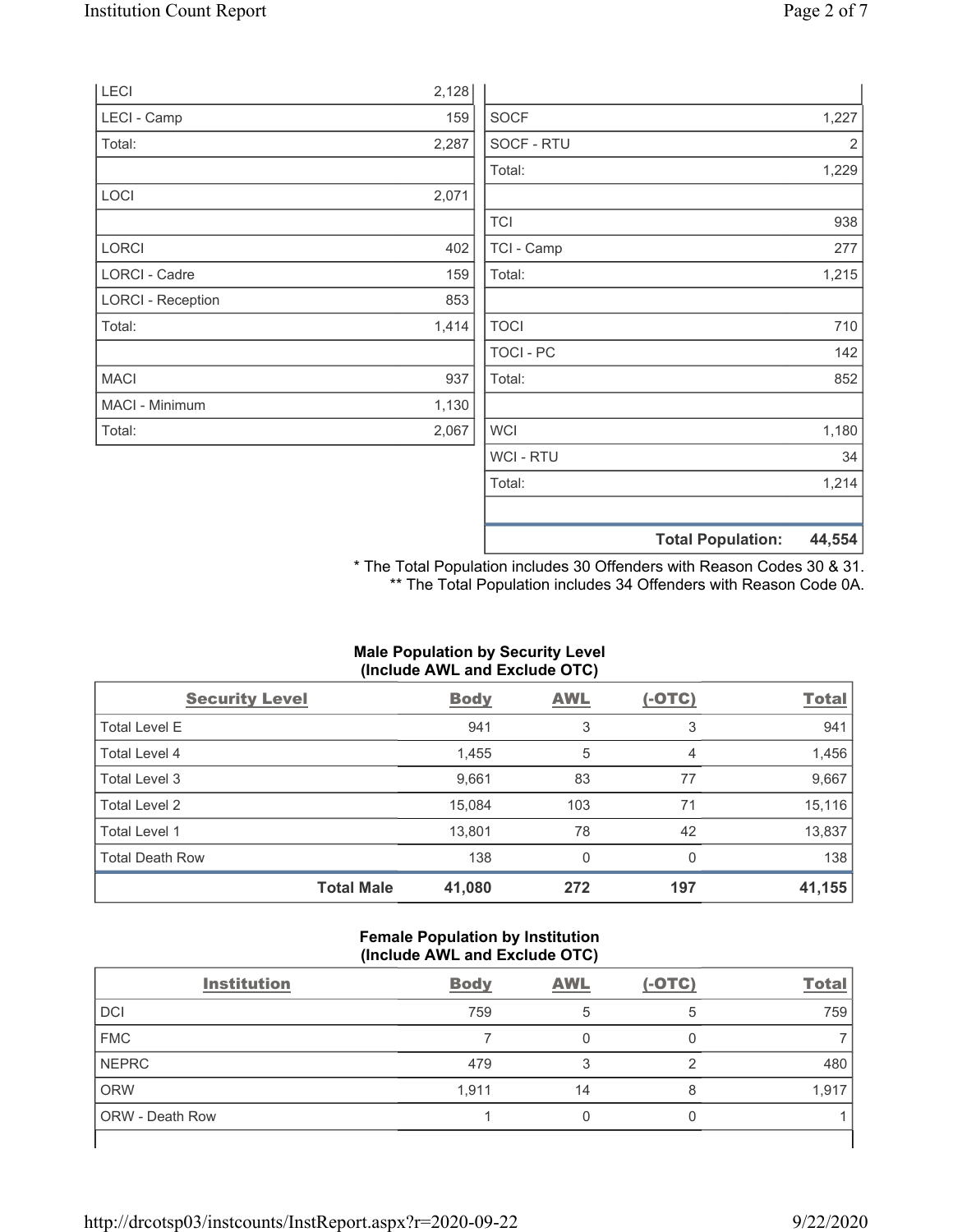| <b>ORW</b> - Reception |                          | 196    |     |     | 198 <sup>1</sup> |
|------------------------|--------------------------|--------|-----|-----|------------------|
| ORW - RTU              |                          | 49     |     |     | 49               |
|                        | <b>Total Female</b>      | 3,402  | 25  | 16  | 3,411            |
|                        |                          |        |     |     |                  |
|                        | <b>Total Population:</b> | 44,482 | 297 | 213 | 44,566           |

### Male Population by Institution: Security Level 5 and E (Include AWL and Exclude OTC)

| <b>Institution</b> |                      | <b>Body</b>    | <b>AWL</b>          | $(-OTC)$            | <b>Total</b>   |
|--------------------|----------------------|----------------|---------------------|---------------------|----------------|
| CRC                |                      | 1              | $\mathsf{O}\xspace$ | $\mathsf{O}\xspace$ | 1              |
| CRC - Reception    |                      | 1              | $\mathbf 0$         | $\mathbf 0$         | 1              |
| CRC - RTU          |                      | 5              | $\mathbf 0$         | $\mathbf 0$         | 5              |
| <b>FMC</b>         |                      | 1              | $\mathbf 0$         | $\mathbf 0$         | 1              |
| <b>LAECI</b>       |                      | 3              | $\mathsf{O}\xspace$ | 0                   | 3              |
| LECI               |                      | 8              | $\mathsf{O}\xspace$ | $\boldsymbol{0}$    | 8              |
| <b>MACI</b>        |                      | 13             | $\mathsf{O}\xspace$ | $\boldsymbol{0}$    | 13             |
| <b>MANCI</b>       |                      | $\,8\,$        | 1                   | 1                   | $\,8\,$        |
| <b>NEOCC</b>       |                      | $\overline{7}$ | $\mathsf{O}\xspace$ | $\mathsf{O}\xspace$ | $\overline{7}$ |
| <b>OSP</b>         |                      | 215            | 1                   | 1                   | 215            |
| RCI                |                      | 7              | $\mathsf{O}\xspace$ | $\boldsymbol{0}$    | $\overline{7}$ |
| <b>SOCF</b>        |                      | 539            | 1                   | 1                   | 539            |
| <b>TCI</b>         |                      | 8              | $\mathsf{O}\xspace$ | $\mathsf{O}\xspace$ | $\,8\,$        |
| <b>TOCI</b>        |                      | 118            | $\mathsf{O}\xspace$ | $\mathbf 0$         | 118            |
| <b>TOCI - PC</b>   |                      | $\overline{2}$ | $\mathbf 0$         | $\mathbf 0$         | $\sqrt{2}$     |
| <b>WCI</b>         |                      | 1              | $\mathbf 0$         | $\mathbf 0$         | 1              |
| WCI - RTU          |                      | 4              | $\mathbf 0$         | $\mathbf 0$         | 4              |
|                    | <b>Total Level 5</b> | 941            | $\mathbf{3}$        | $\mathbf{3}$        | 941            |

# Male Population by Institution: Security Level 4 (Include AWL and Exclude OTC)

| <b>Institution</b>                | <b>Body</b> | <b>AWL</b> | $(-OTC)$ | <b>Total</b> |
|-----------------------------------|-------------|------------|----------|--------------|
| ACI                               | 5           |            |          |              |
| CRC                               |             |            |          |              |
| CRC - Reception                   |             |            |          |              |
| CRC - RTU                         | g           |            |          | 9            |
| <b>FMC</b>                        |             |            |          |              |
| FMC - Intensive Care - Male (CMC) | ◠           |            |          |              |
| LOCI                              |             |            |          |              |
| <b>LORCI</b>                      |             |            |          |              |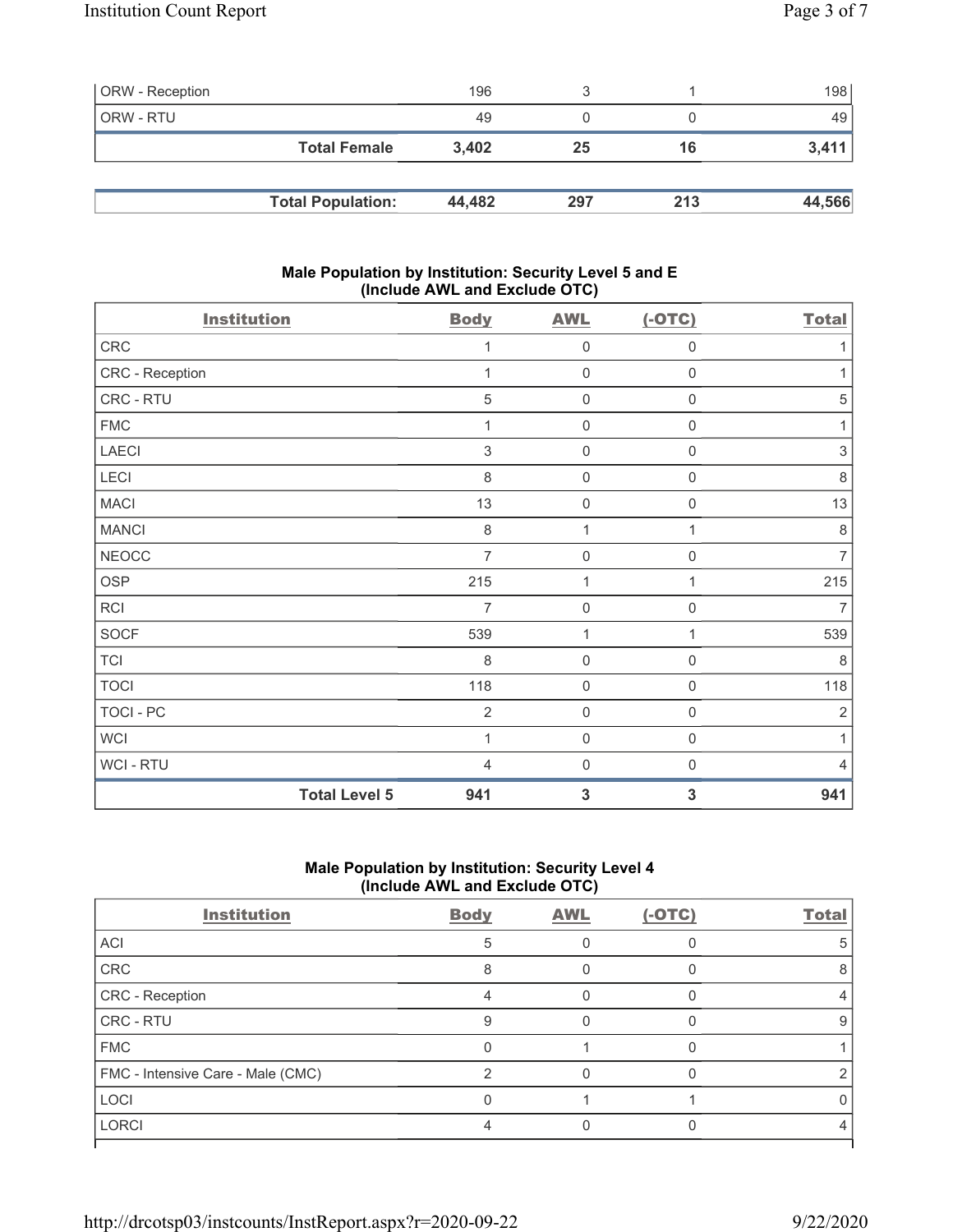| LORCI - Cadre |                      |       |                  |       |
|---------------|----------------------|-------|------------------|-------|
| <b>MACI</b>   |                      | 16    |                  | 16    |
| <b>OSP</b>    |                      | 191   | $\left( \right)$ | 191   |
| SOCF          |                      | 636   |                  | 636   |
| SOCF - RTU    |                      |       |                  |       |
| <b>TOCI</b>   |                      | 564   | O                | 564   |
| TOCI - PC     |                      | 9     |                  | 9     |
| WCI-RTU       |                      | 5     |                  | 5     |
|               | <b>Total Level 4</b> | 1,455 |                  | 1,456 |

# Male Population by Institution: Security Level 3 (Include AWL and Exclude OTC)

| <b>Institution</b>                | <b>Body</b>    | <b>AWL</b>     | $(-OTC)$            | <b>Total</b>   |
|-----------------------------------|----------------|----------------|---------------------|----------------|
| <b>ACI</b>                        | 14             | $\mathbf 0$    | $\mathsf{O}\xspace$ | 14             |
| ACI-PC                            | 8              | $\mathbf 0$    | $\mathbf 0$         | 8              |
| <b>BECI</b>                       | 13             | $\mathbf 0$    | $\mathsf{O}\xspace$ | 13             |
| CCI                               | 33             | $\mathbf 0$    | $\mathsf{O}\xspace$ | 33             |
| CRC                               | 72             | $\overline{7}$ | $\overline{7}$      | 72             |
| CRC - Cadre                       | 12             | $\mathbf 0$    | $\mathsf{O}\xspace$ | 12             |
| <b>CRC</b> - Reception            | 786            | $9$            | $\boldsymbol{9}$    | 786            |
| CRC - RTU                         | 38             | $\mathbf 0$    | $\mathsf{O}\xspace$ | 38             |
| CRC - Youth                       | $\mathbf{1}$   | $\mathbf 0$    | $\mathsf{O}\xspace$ | $\mathbf{1}$   |
| <b>FMC</b>                        | $\,6\,$        | $\mathbf 0$    | $\mathsf{O}\xspace$ | $\,6\,$        |
| FMC - Intensive Care - Male (CMC) | $\overline{2}$ | $\mathbf 0$    | $\mathsf{O}\xspace$ | $\overline{2}$ |
| GCI                               | $\overline{4}$ | $\mathbf 0$    | $\mathsf{O}\xspace$ | $\overline{4}$ |
| <b>LAECI</b>                      | 21             | $\mathbf{1}$   | $\mathbf{1}$        | 21             |
| LECI                              | 1,436          | $\sqrt{5}$     | 5                   | 1,436          |
| LOCI                              | $\overline{2}$ | $\mathsf 0$    | $\mathsf{O}\xspace$ | $\overline{2}$ |
| LORCI                             | 118            | 27             | 27                  | 118            |
| LORCI - Cadre                     | 11             | $\mathbf 0$    | $\mathsf{O}\xspace$ | 11             |
| <b>LORCI - Reception</b>          | 164            | $\mathbf{1}$   | $\mathbf{1}$        | 164            |
| <b>MACI</b>                       | 803            | $\mathbf{3}$   | 3                   | 803            |
| <b>MANCI</b>                      | 1,682          | 12             | 10                  | 1,684          |
| <b>NCCI</b>                       | 39             | $\mathbf 0$    | $\mathsf{O}\xspace$ | 39             |
| <b>NCI</b>                        | $\overline{4}$ | $\mathbf{1}$   | $\mathbf{1}$        | $\overline{4}$ |
| <b>NEOCC</b>                      | 772            | $\sqrt{3}$     | $\mathbf{1}$        | 774            |
| <b>OSP</b>                        | $6\,$          | $\mathbf 0$    | $\mathsf 0$         | 6              |
| PCI                               | 33             | $\mathbf{1}$   | $\mathsf{O}\xspace$ | 34             |
| RCI                               | 1,477          | $6\,$          | 5                   | 1,478          |
| <b>RICI</b>                       | 24             | $\mathbf 0$    | $\mathsf{O}\xspace$ | 24             |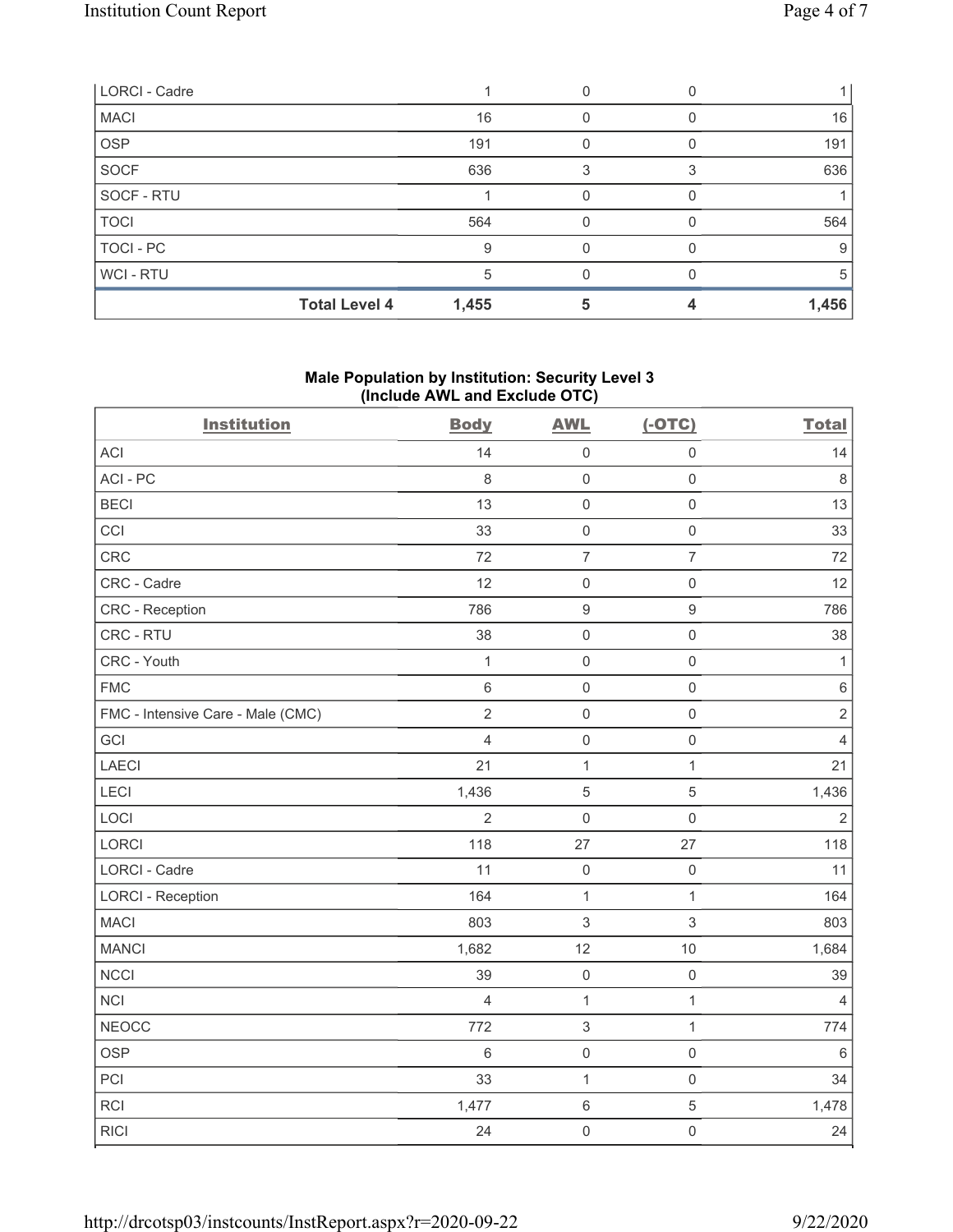| SCI         |                      | 12    | 0        |          | 12    |
|-------------|----------------------|-------|----------|----------|-------|
| SOCF        |                      | 50    | 0        | $\Omega$ | 50    |
| SOCF - RTU  |                      |       | 0        | 0        |       |
| <b>TCI</b>  |                      | 833   |          |          | 833   |
| TCI - Camp  |                      |       | 0        |          |       |
| <b>TOCI</b> |                      | 20    | 0        | $\Omega$ | 20    |
| TOCI - PC   |                      | 80    | 0        | 0        | 80    |
| <b>WCI</b>  |                      | 1,062 | 6        | 6        | 1,062 |
| WCI - RTU   |                      | 21    | $\Omega$ | 0        | 21    |
|             | <b>Total Level 3</b> | 9,661 | 83       | 77       | 9,667 |

# Male Population by Institution: Security Level 2 (Include AWL and Exclude OTC)

| <b>Institution</b>                | <b>Body</b>  | <b>AWL</b>          | $(-OTC)$            | <b>Total</b> |
|-----------------------------------|--------------|---------------------|---------------------|--------------|
| <b>ACI</b>                        | 663          | $\sqrt{3}$          | $\mathbf 1$         | 665          |
| ACI-PC                            | 24           | $\mathbf 0$         | $\mathsf{O}\xspace$ | 24           |
| <b>ACI - RTU</b>                  | 90           | $\mathbf 0$         | $\mathsf 0$         | 90           |
| <b>BECI</b>                       | 1,279        | $\,8\,$             | $\,6\,$             | 1,281        |
| CCI                               | 1,665        | $\boldsymbol{9}$    | $\,6\,$             | 1,668        |
| CRC                               | 23           | $\mathbf 0$         | $\mathsf 0$         | 23           |
| CRC - Cadre                       | 230          | $\mathsf{O}\xspace$ | $\mathsf 0$         | 230          |
| CRC - Reception                   | 315          | $\overline{4}$      | $\overline{4}$      | 315          |
| CRC - RTU                         | $\mathbf 1$  | $\mathsf{O}\xspace$ | $\mathsf 0$         | $\mathbf{1}$ |
| DCI                               | $\mathbf{1}$ | $\mathsf{O}\xspace$ | $\mathsf 0$         | $\mathbf{1}$ |
| <b>FMC</b>                        | 14           | $\mathbf 1$         | $\mathsf 0$         | 15           |
| FMC - Intensive Care - Male (CMC) | 13           | $\mathbf 0$         | $\mathbf 0$         | 13           |
| GCI                               | 422          | $\sqrt{3}$          | $\mathbf{1}$        | 424          |
| GCI - Camp                        | 5            | $\mathbf 0$         | $\mathsf 0$         | $\mathbf 5$  |
| <b>GCI-RTU</b>                    | 44           | $\mathsf{O}\xspace$ | $\mathsf{O}$        | 44           |
| <b>LAECI</b>                      | 930          | 13                  | 10                  | 933          |
| LECI                              | 567          | $\mathfrak{S}$      | $\sqrt{3}$          | 567          |
| LOCI                              | 1,152        | $\,6\,$             | $\sqrt{5}$          | 1,153        |
| LORCI                             | 172          | $\boldsymbol{9}$    | $\,8\,$             | 173          |
| <b>LORCI - Cadre</b>              | 134          | $\mathsf{O}\xspace$ | $\mathsf 0$         | 134          |
| <b>LORCI - Reception</b>          | 298          | $\mathsf{O}\xspace$ | $\mathsf 0$         | 298          |
| <b>MACI</b>                       | 105          | $\sqrt{2}$          | $\sqrt{2}$          | 105          |
| <b>MANCI</b>                      | 209          | $\mathsf{O}\xspace$ | $\mathsf 0$         | 209          |
| MCI                               | 1,331        | $\sqrt{2}$          | $\mathbf{1}$        | 1,332        |
| <b>NCCI</b>                       | 873          | $\,8\,$             | $\sqrt{5}$          | 876          |
| <b>NCI</b>                        | 1,183        | 8                   | $\overline{7}$      | 1,184        |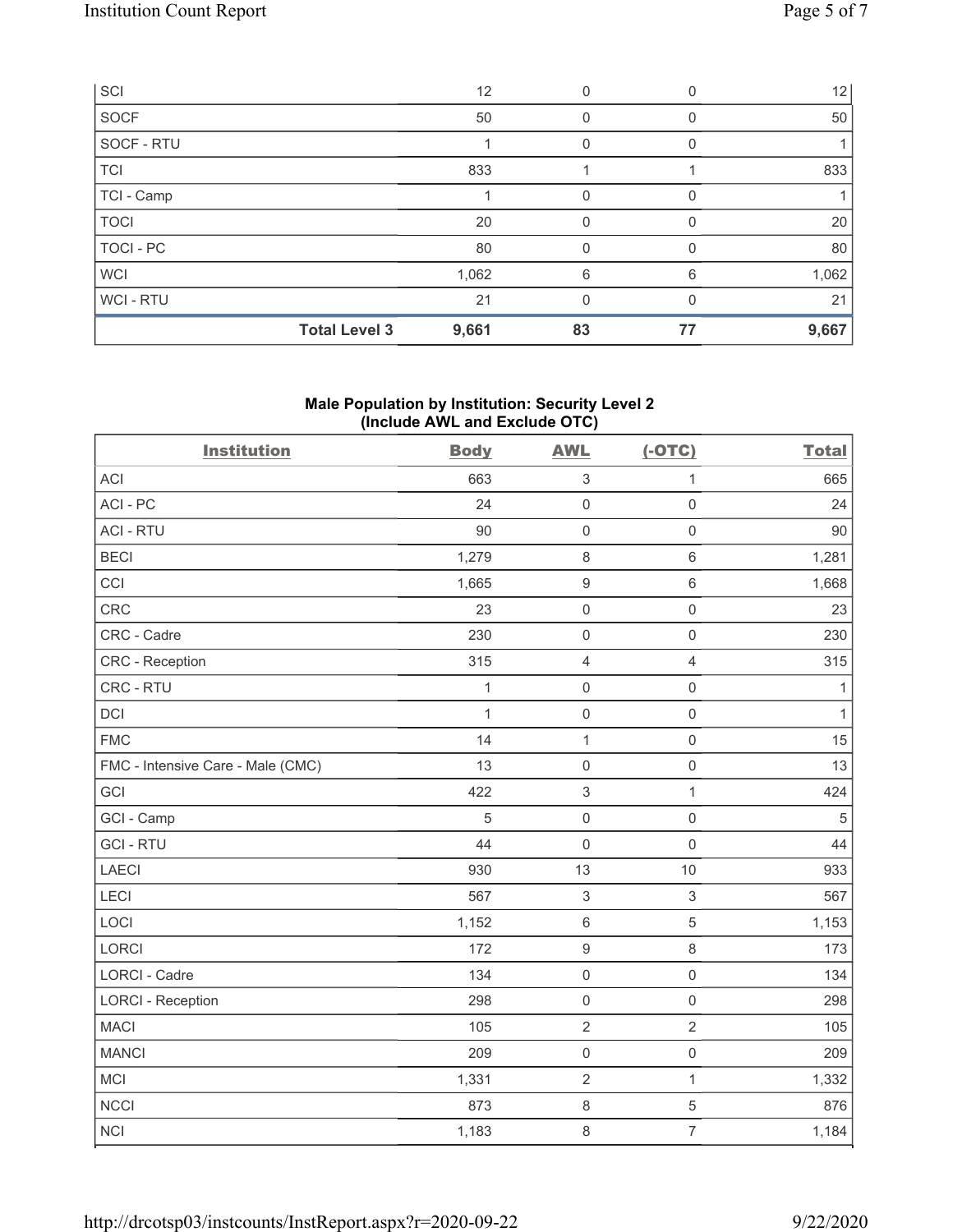| <b>RCI</b>  |                      | 375    | 2        | $\overline{2}$ | 375    |
|-------------|----------------------|--------|----------|----------------|--------|
| <b>RICI</b> |                      | 1,120  | 11       |                | 1,124  |
| SCI         |                      | 769    |          |                | 769    |
| <b>SOCF</b> |                      |        | 0        | $\Omega$       |        |
| <b>TCI</b>  |                      | 71     | $\Omega$ | $\Omega$       | 71     |
| <b>TOCI</b> |                      | 8      | 0        | 0              | 8      |
| TOCI - PC   |                      | 49     | $\Omega$ | $\Omega$       | 49     |
| <b>WCI</b>  |                      | 117    | 0        |                | 117    |
|             | <b>Total Level 2</b> | 15,084 | 103      | 71             | 15,116 |

# Male Population by Institution: Security Level 1 (Include AWL and Exclude OTC)

| <b>Institution</b>                | <b>Body</b> | <b>AWL</b>          | $(-OTC)$            | <b>Total</b> |
|-----------------------------------|-------------|---------------------|---------------------|--------------|
| <b>ACI</b>                        | 535         | $\mathbf{1}$        | $\mathsf 0$         | 536          |
| ACI-PC                            | 10          | $\mathsf{O}\xspace$ | $\mathsf 0$         | 10           |
| <b>ACI - RTU</b>                  | 23          | $\mathbf 0$         | $\mathsf 0$         | 23           |
| <b>BECI</b>                       | 701         | $\mathbf 5$         | $\overline{1}$      | 705          |
| <b>BECI - Camp</b>                | 458         | $\mathbf 0$         | $\mathsf{O}\xspace$ | 458          |
| CCI                               | 526         | $\overline{4}$      | $\mathbf{1}$        | 529          |
| CRC                               | $\,6\,$     | $\mathsf{O}\xspace$ | $\mathsf{O}\xspace$ | $\,6\,$      |
| CRC - Cadre                       | 6           | $\mathbf 0$         | $\mathsf{O}\xspace$ | $6\,$        |
| <b>CRC</b> - Reception            | 184         | 5                   | 5                   | 184          |
| <b>FMC</b>                        | 283         | $\mathbf{1}$        | $\mathsf 0$         | 284          |
| FMC - Intensive Care - Male (CMC) | 30          | $\mathsf{O}\xspace$ | $\mathsf{O}\xspace$ | 30           |
| GCI                               | 608         | 5                   | $\overline{2}$      | 611          |
| GCI - Camp                        | 543         | $\mathsf{O}\xspace$ | $\mathsf{O}\xspace$ | 543          |
| <b>GCI-RTU</b>                    | 10          | $\mathbf 0$         | $\mathsf 0$         | 10           |
| <b>LAECI</b>                      | 592         | 5                   | $\sqrt{3}$          | 594          |
| LECI                              | 116         | $\mathbf 1$         | $\mathsf{O}\xspace$ | 117          |
| LECI - Camp                       | 159         | $\mathbf 0$         | $\mathsf{O}\xspace$ | 159          |
| LOCI                              | 917         | $\sqrt{3}$          | $\mathbf{1}$        | 919          |
| <b>LORCI</b>                      | 108         | $\overline{7}$      | $\overline{7}$      | 108          |
| LORCI - Cadre                     | 13          | $\mathsf{O}\xspace$ | $\mathsf{O}\xspace$ | 13           |
| <b>LORCI - Reception</b>          | 391         | $\mathsf{O}\xspace$ | $\mathsf 0$         | 391          |
| MACI - Minimum                    | 1,130       | $\,6\,$             | $\sqrt{5}$          | 1,131        |
| <b>MANCI</b>                      | 55          | $\mathbf 0$         | $\mathsf{O}\xspace$ | 55           |
| MANCI - Camp                      | 232         | $\mathsf{O}\xspace$ | $\mathsf{O}\xspace$ | 232          |
| MCI                               | 575         | $\sqrt{3}$          | $\overline{2}$      | 576          |